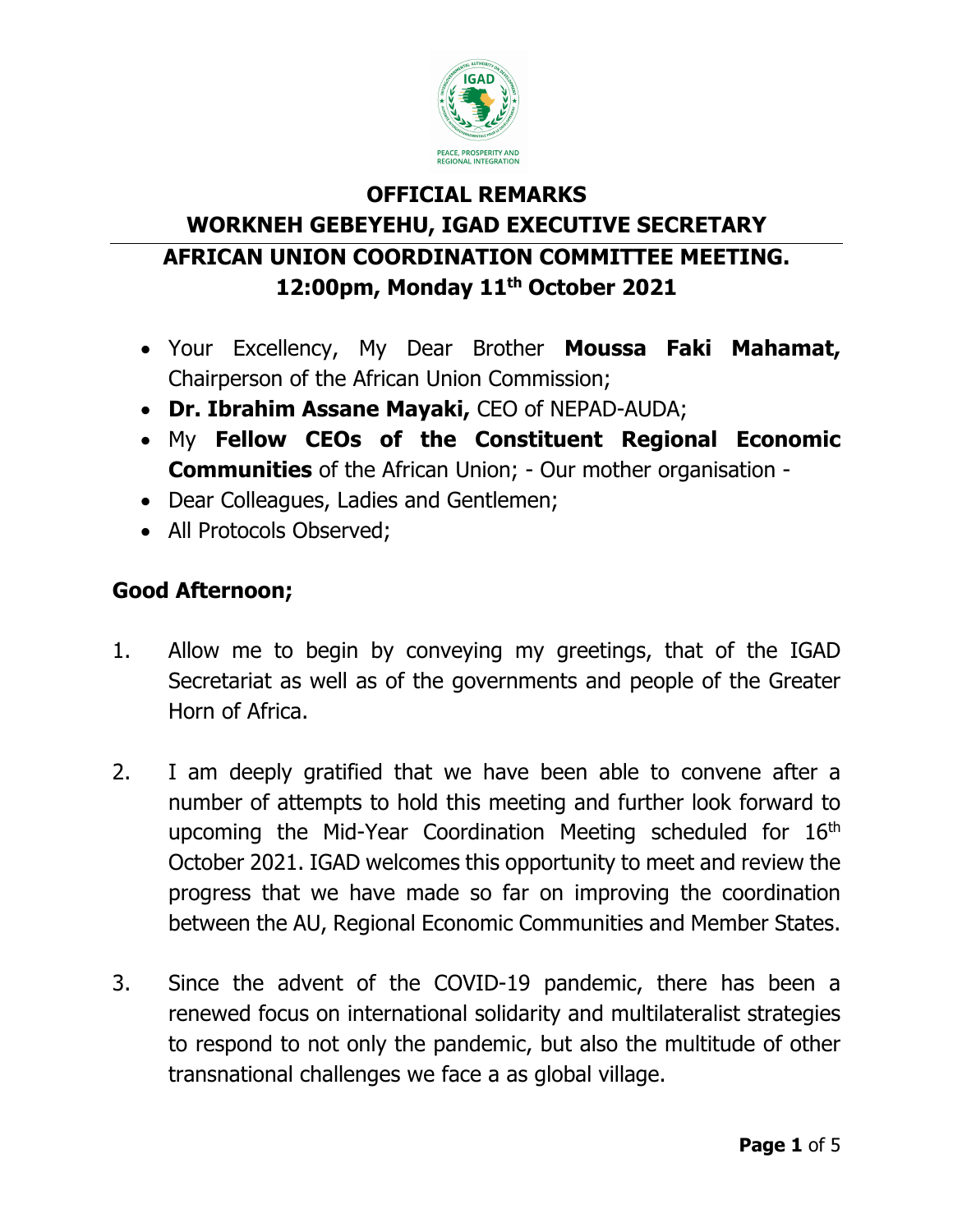

- 4. As the African Union, RECs and Member States, the pandemic has given us the added impetus to work even more closely together to not only arrest and indeed reverse the spread of this pandemic, but to also build back better in a more integrated way.
- 5. IGAD takes note of the 2021 Africa Integration report and applauds the effort of the African Union Commission and RECs to track, monitor and evaluate the progress that we are all making towards strengthening our working relationship across the continent.
- 6. I was pleased to meet with the technical team that was coordinating the compilation of this report in Djibouti and discuss with them the findings and recommendations of the integration report. Our improved score from the 2020 Integration report is proof positive of our continued efforts to create a more prosperous and integrated region and contribute positively towards the realization of the goals of AU Agenda 2063.
- 7. In this regard, IGAD calls upon the African Union Secretariat and authors of future reports to take a broader interpretation of the indicators of integration to accommodate processes that drive integration from below such as informal cross-border trade, community peace processes in borderland areas, migration, health and education as productive initiatives that are tangibly contributing to deeper regional and continental integration.
- 8. By way of illustration, IGAD has made great strides in health integration where we have mobilized our member states and the international community to improve health service delivery especially along our border areas. IGAD has mobilised stakeholders to embark on a comprehensive program to capitalize on the potential of our border communities by improving border management, access to health services and ease of movement.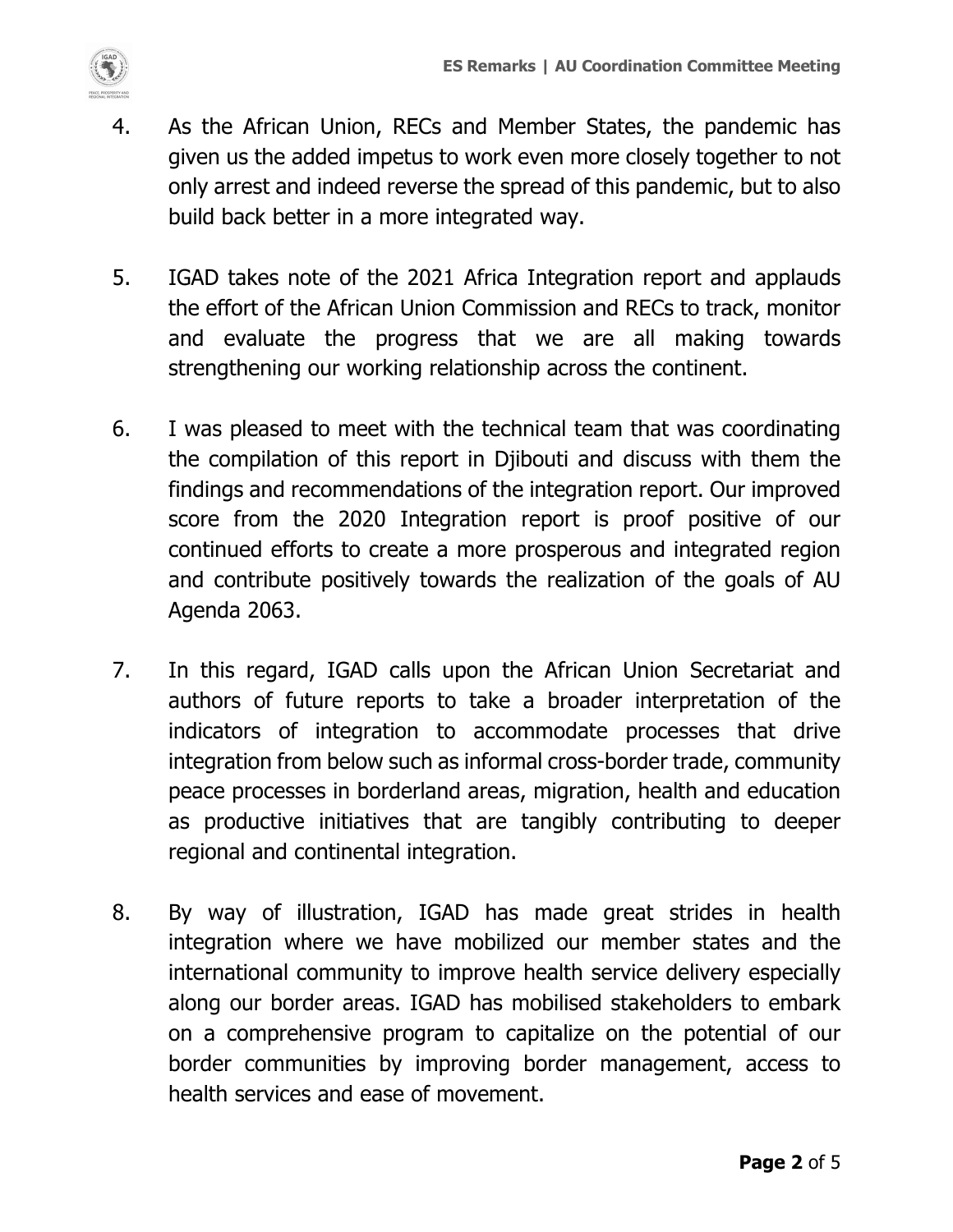

- 9. IGAD through its partners has mobilised funding, is driving infrastructure development and is providing technical support to our member states to not only ease the burden and toll the COVID-19 pandemic has had, but to build stronger and more resilient health systems. This support has also extended to the displaced communities in our region.
- 10. IGAD further continues to mobilize the international community on the importance of forced displacement and irregular migration within our region. I have just returned from a meeting at the UNHCR headquarters in Geneva, where we were launching a component of the IGAD Support platform for refugees and displaced communities in Sudan and South Sudan.
- 11. The contribution that initiatives such as these that seek to provide durable solutions to displacement make towards fomenting good relations across borders in addition to integrated emergency and development responses cannot be gainsaid.

## **Excellency Chair,**

- 12. The success of the African Continental Free Trade Area (AfCFTA) relies squarely upon the free movement of people, capital and services within our continent. In this regard, IGAD is making significant strides towards realizing free movement region through the universal adoption of the IGAD Protocol on free movement and its roadmap by our Member States.
- 13. The IGAD protocol on free movement is a derivative of the AU roadmap on free movement of persons, right of residence and right of establishment.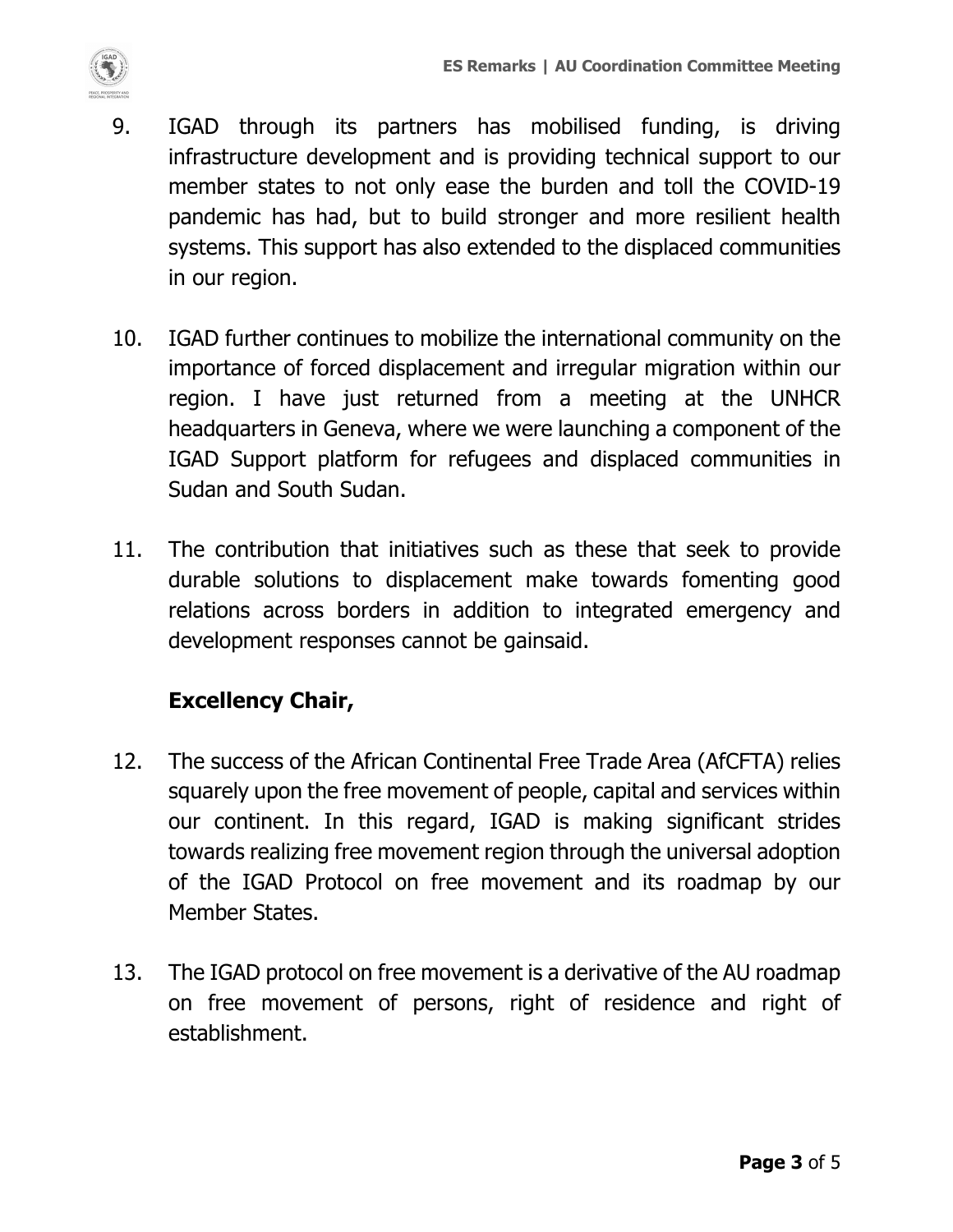

- 14. Whereas IGAD is encouraged that 32 out of the 55 AU Member States have signed the Protocol on Free Movement, we are nevertheless concerned that only 4 have ratified it. IGAD calls upon the AU to launch a renewed campaign in collaboration with RECs and member states to fast track the adoption of the continental protocol on free movement by the remaining 13 Member states and the ratification of it by at least 11 more member states in order for it to come into force.
- 15. The recommendations of the African Integration report call upon the AU and RECs to accelerate the commitments and goals of Agenda 2063 and the Abuja Treaty by making improvements to our coordination and the harmonization of roles; It is therefore important that we sign the revised AU-RECs Protocol that will serve as the framework and guide of our relationship.
- 16. As was the case during the pandemic, the AU must strengthen the inclusion, participation and contribution of RECs in its decision-making processes through the Bureau of the Assembly and at the secretariat level. We call for more regular consultations amongst ourselves to discuss specific areas of integration on how we can work together to achieve them.
- 17. On the Division of Labour between the Member States, the African Union Commission and the Regional Economic Communities/ Regional Mechanisms, I applaud the progress so far made including the that has been recorded so far on Trade, Peace and Security and Political Affairs and further look forward to the conclusions of the report being tabled during the 35th Ordinary Session of the Assembly in February 2022.
- 18. From this exercise it has become apparent that the Member States, the AUC, RECs/RM share many priorities and areas of convergence where meaningful work can be done.